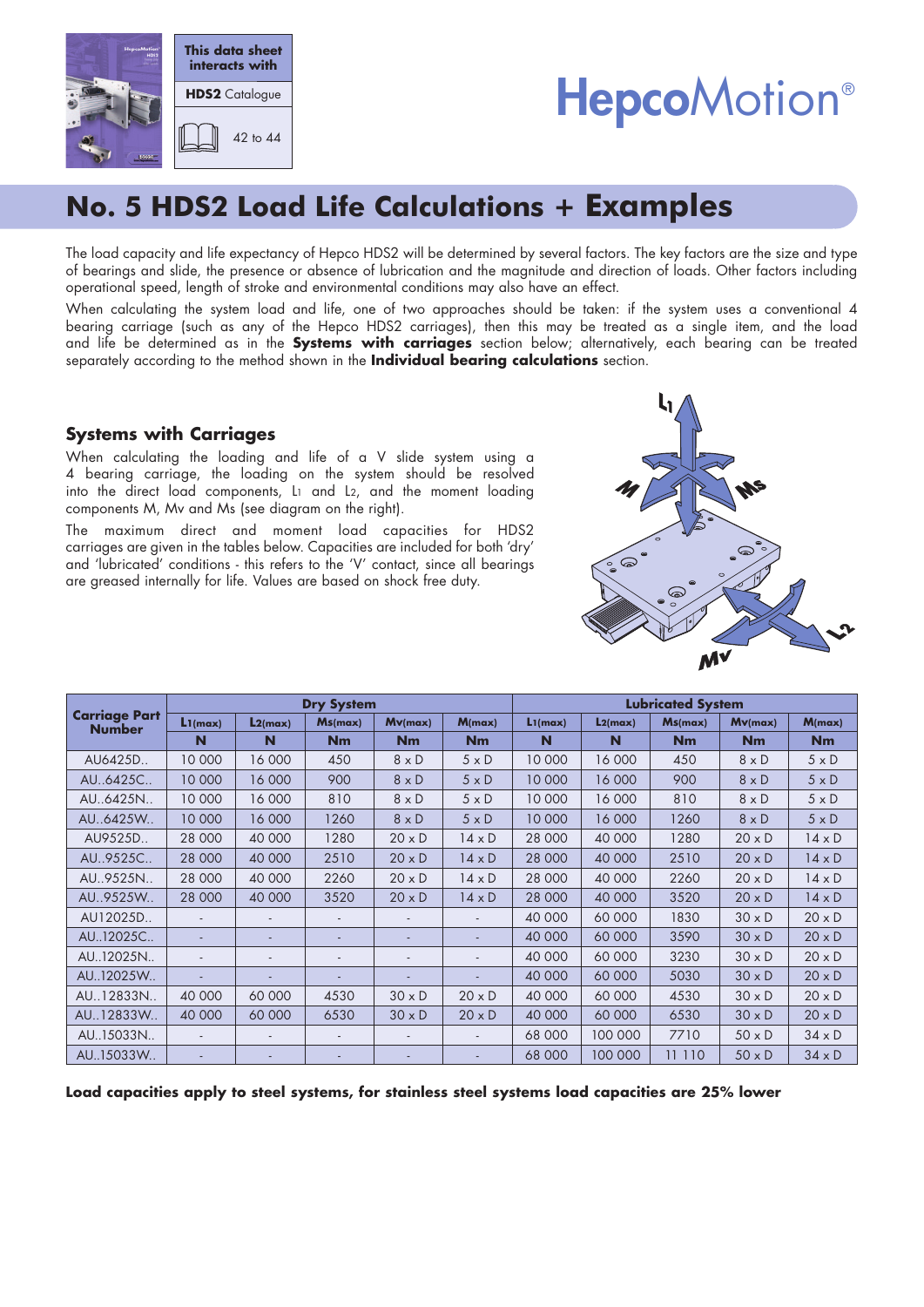#### **Calculating the System Load Factor**

To calculate the system life, the load factor LF should first be calculated using the equation below. Where Mv and M loads are concerned, the  $Mv_{\text{final}}$  and  $M_{\text{final}}$  for the relevant carriage will need to be determined. This is established by multiplying the figure shown in the table by the spacing of the bearing, D, in millimetres. LF should not exceed 1 for any combination of loads. Once LF has been determined for the application, the life is calculated as shown on 443 of the full HDS2 catalogue.

$$
Load Factor LF = \frac{L1}{L1_{(max)}} + \frac{L2}{L2_{(max)}} + \frac{Ms}{MS_{(max)}} + \frac{Mv}{MV_{(max)}} + \frac{M}{MV_{(max)}}
$$



**LA (max) LR (max) Basic Life** 

Many systems do not use standard carriages. In such cases it is necessary to use conventional statics calculations to determine the loading on each bearing in the system, by resolving into axial LA and radial LR components. Maximum capacities for all types of Hepco HDS2 'V' bearings are given in the table below, and are included for both 'dry' and 'lubricated' conditions - this refers to the 'V' contact, since all bearings are greased internally for life. Values are based on shock-free duty.

**(km)**

..HJ64 | 2500 | 8000 | 300 | 2500 | 8000 | 500 ..HJ95 | 7000 | 20 000 | 400 | 7000 | 20 000 | 400 ..HJ120 | - | - | - | 10 000 | 30 000 | 700 ..HJ128 | 10 000 | 30 000 | 500 | 10 000 | 30 000 | 700 ..HJ150 | - | - | - | 17 000 | 50 000 | 2000

| The above figures assume that bearings are used with slides equal or larger than the preferred slide selection for that bearing      |
|--------------------------------------------------------------------------------------------------------------------------------------|
| size. For details of the preferred sizes, [118-19 of the HDS2 catalogue. For loading of bearings with smaller slides, please contact |
| Hepco.                                                                                                                               |

**LA (max) LR (max) Basic Life** 

#### **Calculating the System Load Factor**

**Bearing Part Number**

To calculate the system life, the load factor LF should first be calculated using the equation below.

**Dry Lubricated** 

**NN N N (km)**

$$
Load Factor LF = \frac{LA}{LA_{(max)}} + \frac{LR}{LR_{(max)}}
$$

LF should not exceed 1 for any combination of loads. Once LF has been determined for each bearing, the life can be calculated as follows:

#### **Calculating System Life**

With the LF determined for either a 4 bearing carriage or for an individual bearing, the life in km can be calculated using one of the three equations below. In these equations, the Basic Life is taken from the table (above) in respect of the bearing and lubrication condition applicable.



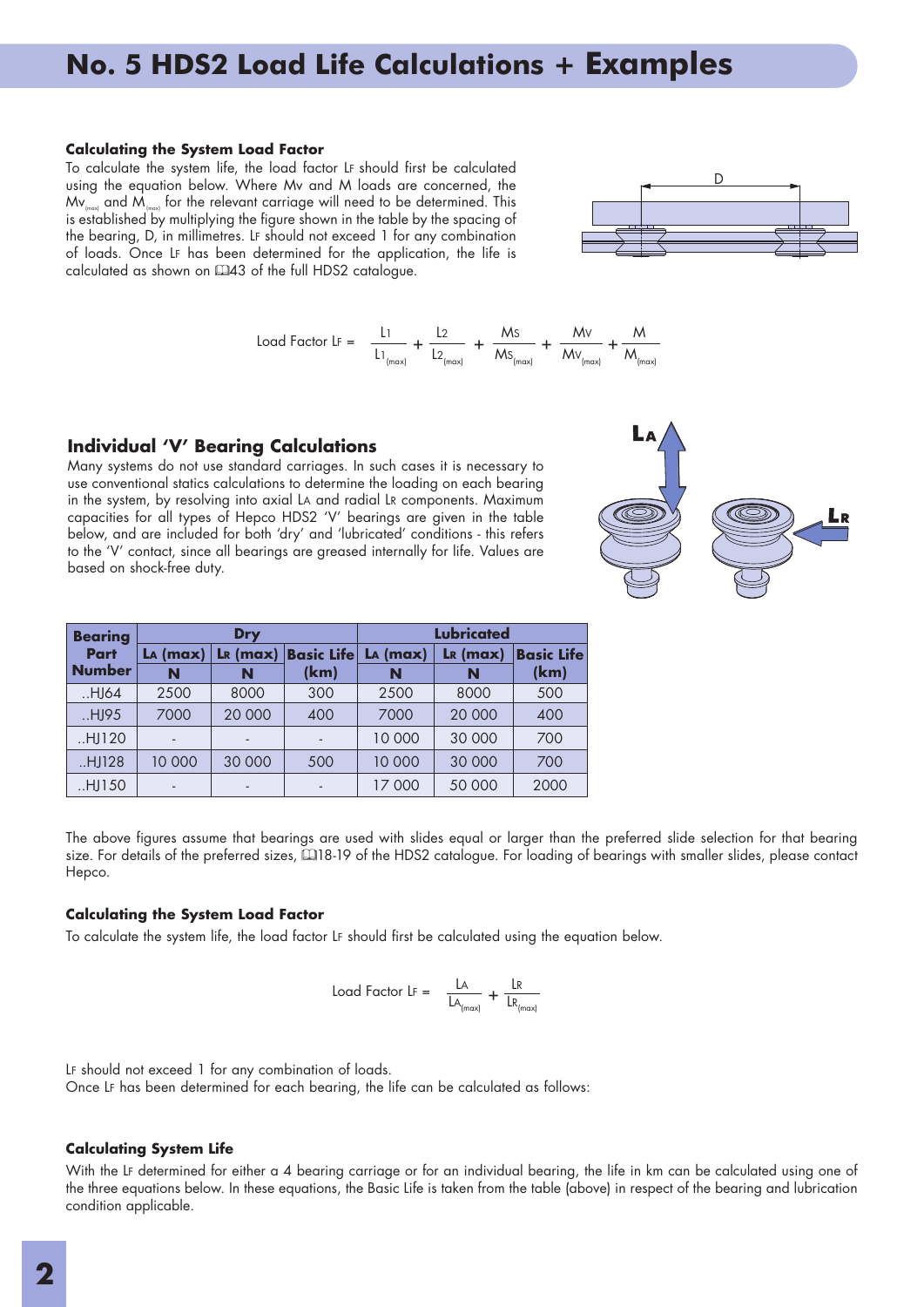#### **Dry System Contract Contract Contract Contract Contract Contract Contract Contract Contract Contract Contract Contract Contract Contract Contract Contract Contract Contract Contract Contract Contract Contract Contract Con**

Life  $(km) =$  Basic Life  $(0.04 + 0.961)$  Life  $(km) =$  Basic Life

 $(0.04 + 0.96$ 

 $\frac{1}{3}$  Life (km) =  $\frac{\text{Basic Life}}{(0.04 + 0.96 \text{Lf})^{3.3}}$ 

(Use this calculation for all bearings other than ..HJR150.) (Use this calculation for ..HJR150. bearings only.)

#### **Notes:**

- 1. The maximum values of L1, L2, Ms, M, Mv, LA and LR, and the magnitude of the system basic life for each bearing type, relate to the performance of complete systems. Tests have shown these figures to be more reliable than working from theoretical static and dynamic load capacities (C and Co) of the bearings.
- 2. The calculations within this section assume that the linear stroke involves a number of complete bearing revolutions. If the stroke of any application is less than five times the bearing outside diameter, then please calculate the distance travelled as if it moves five bearing diameters per stroke. Systems operating at speed in excess of 8m/s may require additional calculations. Please contact Hepco for assistance.
- 3. For the purpose of the Load/Life calculations on this page, the axial load LA is the load in the axial direction which the bearing can accept from a 'V' slide engaged in its outer ring. Since the line of force is some distance removed from the axis of the bearing, this value is much less than the theoretical axial load capacity of the bearing.
- 4. In the above calculations, the term lubricated refers to the contact between the slide and bearing 'V's. This lubrication may best be achieved using Hepco lubricators or cap wipers, however other methods which ensure the presence of a suitable grease or oil in the critical area are acceptable.
- 5. When a system consists of more than 4 bearings per carriage (e.g. see application example on 9) it cannot always be guaranteed that the load will share equally between all bearings. In such cases it is recommended that the system be derated to allow for the life of the most heavily laden bearing. Please contact Hepco for assistance.

#### **Track Roller Calculations**

Systems incorporating track rollers running on flat tracks or flat faces of the single edge 'V' slides will require a different calculation to determine the load and life. Track rollers only have a radial load capacity stated as they are not usually loaded axially. Their pure rolling contact with the track means that they do not need to be derated for use in unlubricated applications (although it is recommended that the tracks and rollers be lightly oiled for best performance).



The maximum radial load capacity LR for the Hepco HDS2 track Roller is stated in the table below.

| <b>Load Capacities for Track Rollers</b> |                              |                           |  |  |
|------------------------------------------|------------------------------|---------------------------|--|--|
| <b>Roller Part</b>                       | $\mathsf{L}\mathsf{R}$ (max) | <b>Basic Life</b><br>(km) |  |  |
| <b>Number</b>                            | N                            |                           |  |  |
| .HRN58                                   | 5 0 0 0                      | 500                       |  |  |
| .HRR58                                   | 10 000                       | 300                       |  |  |
| .HRR89                                   | 20 000                       | 400                       |  |  |
| .HRR122                                  | 30 000                       | 700                       |  |  |
| .HRR144                                  | 80 000                       | 500                       |  |  |

#### **Calculating the System Load Factor**

To calculate the roller life, the load factor LF should first be calculated using the equation below.

$$
Load Factor LF = \frac{LR}{LR_{(max)}} \qquad LF should not exceed 1.
$$

#### **Calculating Track Roller Life**

With LF determined for each roller, the life in km can be calculated using the equation below. The basic life is taken from the table (above) for the respective track roller.

Life (km) = 
$$
\frac{\text{Basic Life}}{\text{LF}^3}
$$

(Use this calculation for all track rollers other than ..HRR144.)

<sup>3</sup> Life (km) = Basic Life LF 3.3

(Use this calculation for ..HRR144. track roller only.)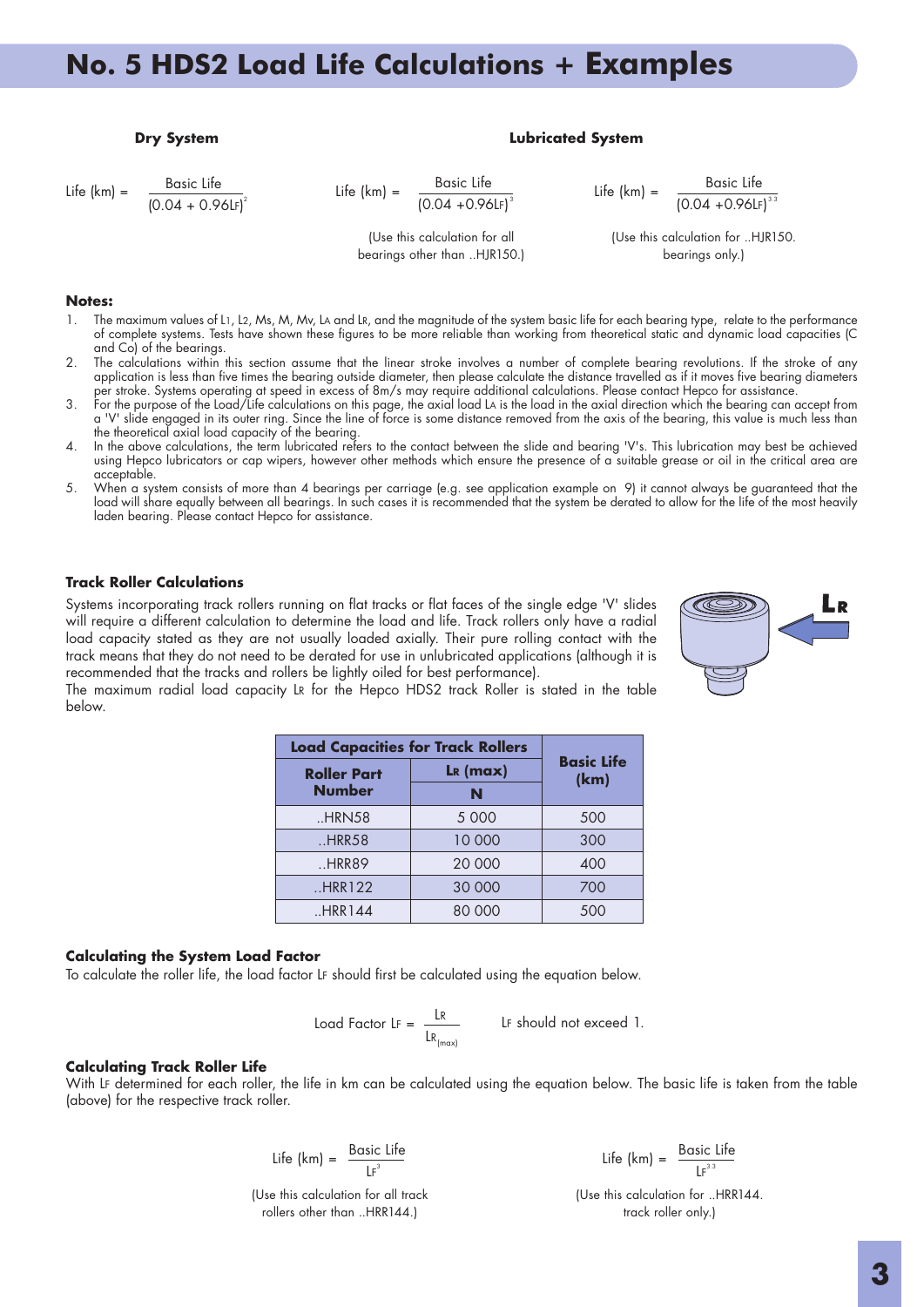#### **Example 1**

A machine incorporates a heavy cast component mounted to a Hepco AU9525WCW carriage (Assembled carriage with fitted cap wipers E26-27 of the full HDS2 catalogue) fitted to a HB25 beam assembly with CHSS25NK slides. The weight of the cast component and carriage assembly is 500kg, and the centre of mass is central along the length of the carriage, and 150mm from the slide V as shown in the diagram.

The system moves at 0.4m/s on a 50% duty cycle for 40 hours per week. The load factor can be determined using the calculation below.

Load Factor LF =

\n
$$
\frac{L1}{L1_{\text{[max]}}} + \frac{L2}{L2_{\text{[max]}}} + \frac{Ms}{Ms_{\text{[max]}}} + \frac{Mv}{Mv_{\text{[max]}}} + \frac{M}{M_{\text{[max]}}}
$$
\n
$$
L1 = M = Mv = 0
$$
\n
$$
L2 = 500 \text{kg} \times 9.81 \text{m/s}^2 \text{ (gravity)} = 4905 \text{N}
$$

The values for  $L_1_{\text{max}}$ ,  $L_2_{\text{max}}$ , Ms<sub>(max)</sub> can be taken directly from the table on page 1, the values for  $M_{V_{(max)}} M_{V_{(max)}}$  can also be taken from that table, however the figure must be multiplied by 'D', which is the dimension between the bearings along the length of the carriage. This dimension can be found on page 26 of the full HDS2 catalogue.

 $Ms = 4905N \times 0.15m = 735.75Nm$ 

'D' for a AU9525WCW is 290mm therefore,  $Mv_{\text{[max]}} = 20 \times 290 = 5800 \text{Nm}$ , and  $M_{\text{[max]}} = 14 \times 290 = 4000 \text{Nm}$ .

$$
LF = \frac{0}{28000} + \frac{4905}{40000} + \frac{735.75}{3520} + \frac{0}{5800} + \frac{0}{4060} = 0.332
$$

The basic life for this system (using THJR95 bearings in the lubricated condition) is taken from the table on page 2 - this is 400km. The system life is calculated as shown below.

Life (km) = 
$$
\frac{\text{Basic Life}}{(0.04 + 0.96 \text{LF})^3} = \frac{400}{(0.04 + 0.96 \times 0.332)^3} = 8.690 \text{ km}
$$

In this duty the system travels  $0.4$ m/s x  $60 \times 60 \times 40$  (seconds / week) x 0.5 (50% duty cycle) = 28 800 m = 28.8 km / week. 8 690km life equates to 301.7 weeks or **5.8 years**.

#### **Example 2**

A system consists of a carriage weighing 840kg with 2 BHJR95CNS and BHJR95ENS bearings. Lubrication is provided from 4 CW95 cap wipers. The carriage assembly runs on 2 PHSS25 V slides. The stroke length for the system is 1.6m. The only loading for the slide system is the weight of the carriage whose centre of mass is in the centre of the four bearing assemblies. The system runs at 0.6m/s on a 25% duty cycle for 45 hours per week.

Since the 8240N weight (= mass  $x$  g = 840kg  $x$  9.81m/s<sup>2</sup> = 8240N) is central on the carriage, it is equally distributed between all four bearings. Each therefore experiences a load of 2060N.



The load in this case is purely axial therefore  $LA = 2060$ ,  $LR = 0$ . From this we can calculate the load factor according to the equation shown on page 2:

$$
Load Factor LF = \frac{LA}{LA_{(max)}} + \frac{LR}{LR_{(max)}} = \frac{2060}{7000} + \frac{0}{20000} = 0.294
$$

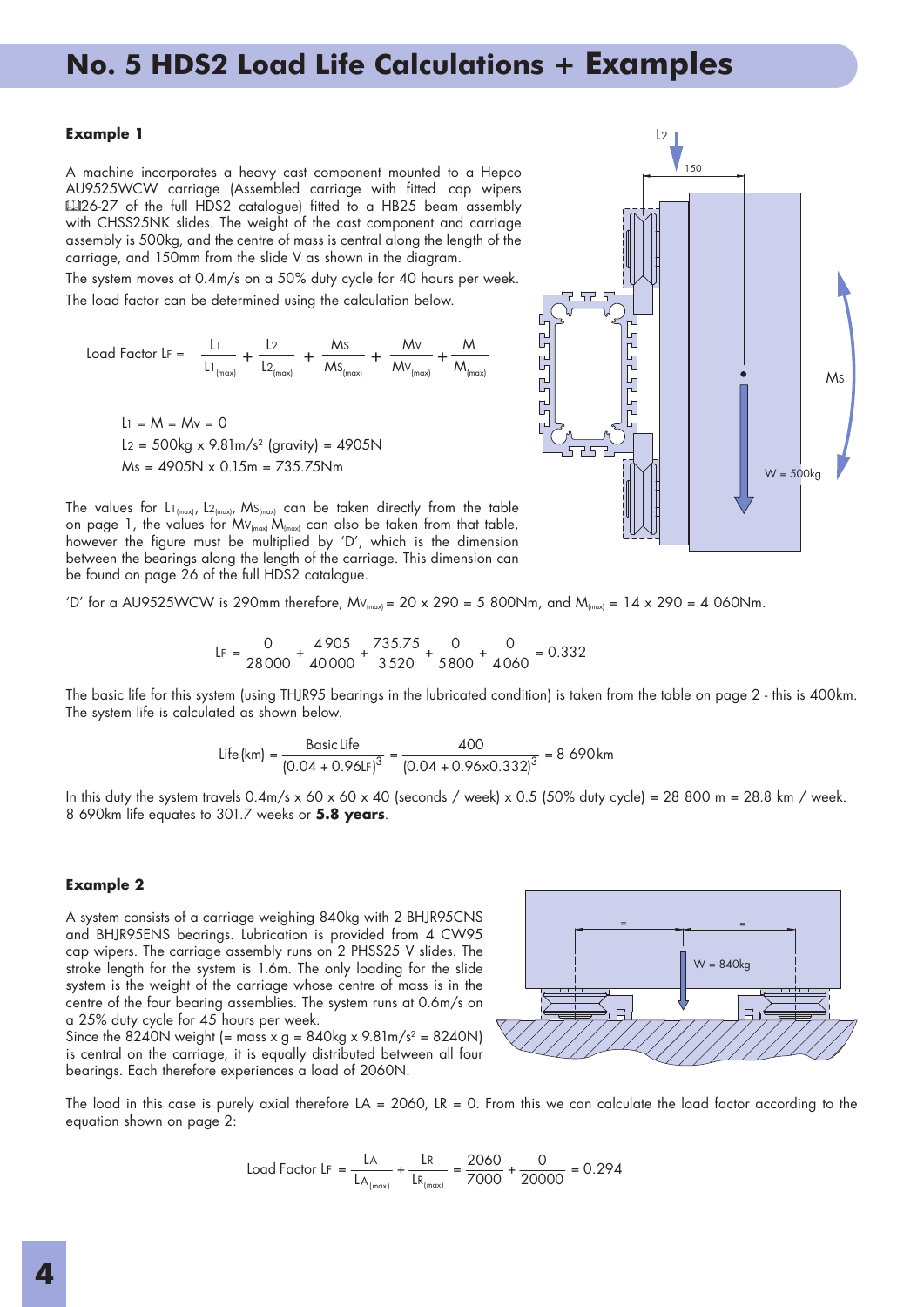The basic life for this system (using THJR95 bearings in the lubricated condition) is taken from the table on page 2 - this is 400km. The system life is calculated as shown below.

Life (km) = 
$$
\frac{\text{Basic Life}}{(0.04 + 0.961 \text{F})^3} = \frac{400}{(0.04 + 0.96 \times 0.294)^3} = 11922 \text{km}
$$

In this duty, the system travels  $0.6$ m/s x  $60 \times 45$  (seconds / week) x 0.25 (25% duty cycle) = 24 300m or 24.3km per week. The anticipated system life is therefore 11 922km / 24.3 km = 490 weeks or about **9.4 years**.

### **Example 3**



A large gantry machine uses 2 x CHSS33 V slides and 2 x CHTS33 flat tracks on which run a machine platform weighing 4 000N, whose centre of mass is in the middle of the system (see the drawing on the left). An external load of 25 000N is also carried, but this is only 0.7m from the centre line of the V slide. The load is carried by 2 x BHJR128CNS & 2 x BHJR128ENS V bearings combined with the V slide and 2 x BHRR122CNS & BHRR122ENS track rollers running on the flat track.

The system travels at 1m/s on a 10% duty cycle for 24 hours per day 6 days per week.

The load on each of the bearing elements is calculated using basic static methods.

[Summing all forces] [Taking moments about the V slide centre line] [Therefore] [Substituting into the first equation]  $R1 + R2 = L + W = 25000 + 4000N = 29000N$  $L \times 0.7m + W \times 1.8m = 25 000N \times 0.7m + 4 000N \times 1.8m = R2 \times 3.6m$  $R2 \times 3.6m = 24700Nm$   $\therefore$  R<sub>2</sub> = 6861N  $R1 + 6861N = 29000N$   $\therefore$  R<sub>1</sub> = 22 139N

Both R1 and R2 are supported by two bearing elements, so the radial loads are: V bearings 11 069.5N; track rollers 3 430.5N

$$
LoadFactorLF for V bearings = \frac{LA}{LA_{(max)}} + \frac{LR}{LR_{(max)}} = \frac{0}{10000} + \frac{11069.5}{30000} = 0.369
$$

$$
Load Factor LF for Track Rollers = \frac{LR}{LR_{(max)}} = \frac{3\ 430.5}{30\ 000} = 0.114
$$

Using the calculations on page 3, we can determine the system life based on the calculated load factors. The basic life for this system (using THJR128 bearings in the lubricated condition) is taken from the table on page 2 - this is 700km. For V bearings:

Life (km) for V Bearings = 
$$
\frac{\text{Basic Life}}{(0.04 + 0.96 \text{L})^3} = \frac{700}{(0.04 + 0.96 \times 0.369)^3} = 11.425 \text{km}
$$

For track rollers: The basic life for this system using THJR122 track rollers is taken from the table on page 3 - this is also 700km.

$$
\text{Life (km) for Track Rollers} = \frac{\text{Basic Life}}{\text{LF}^3} = \frac{700}{0.114^3} = 468\,155\,\text{km}
$$

As can be seen from the above calculations the V bearings will be the life determining factor for the system. In this duty the system travels  $1 \text{ m/s} \times 60 \times 60 \times 24 \times 6$  (seconds / week)  $\times$  0.1 (10% duty cycle) = 51840 m = 51.8 km / week. 11 425km life equates to 220.5 weeks or **4.2 years**.